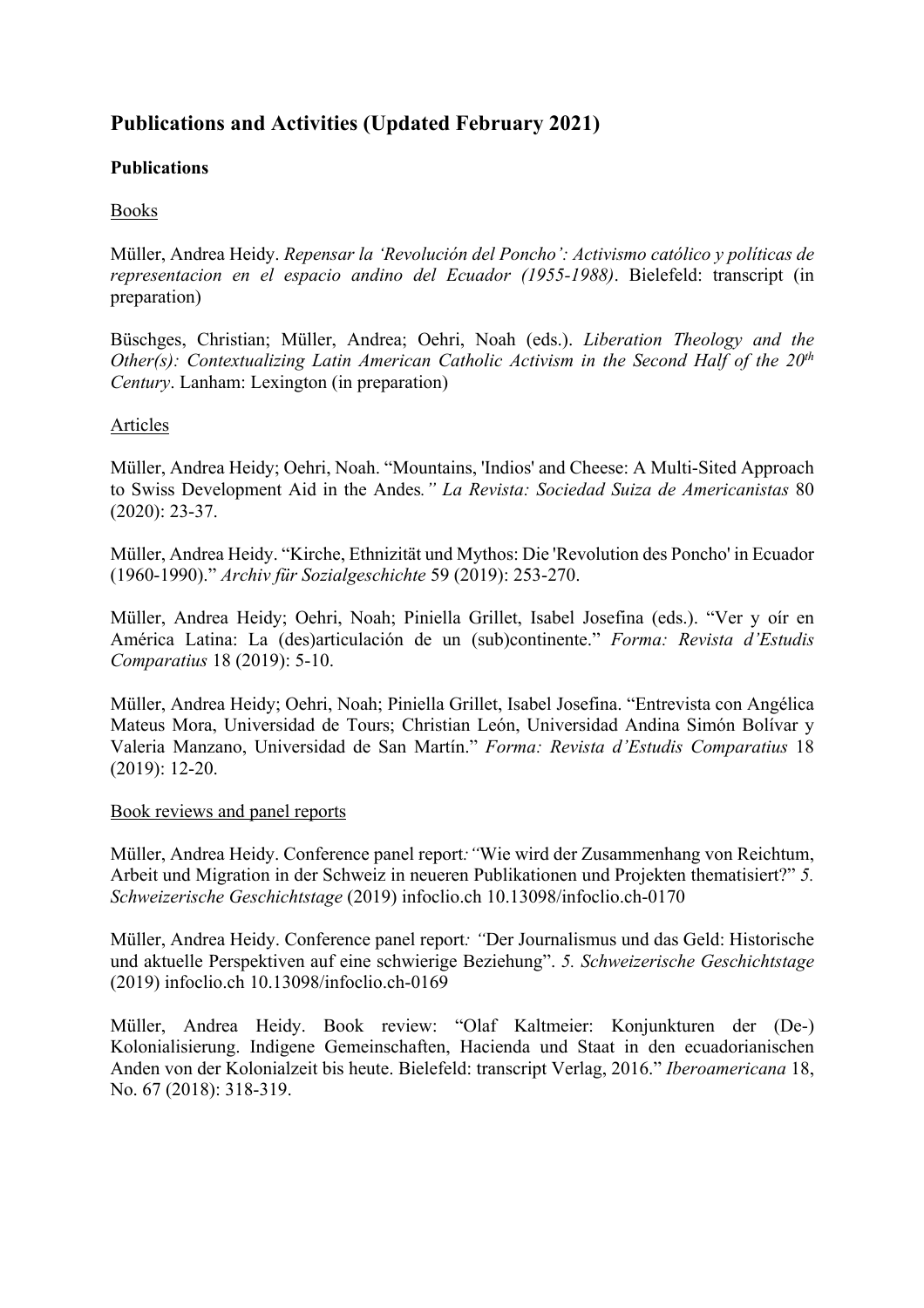# **Presentations**

# **2019**

"Vom Feindbild zum Vorbild? Rezeptionen der Kubanischen Revolution am Beispiel der Katholischen Kirche Ecuadors (1960er-1980er Jahre)." Presentation held at the Conference 60 Jahre Kubanische Revolution: Kontinuität und Wandel, University of Augsburg, February 22- 23

### **2018**

"Die 'Revolution des Ponchos' in Ecuador: Kirche, Ethnizität und Mythos." Presentation held at the Workshop Die Welt verändern – Revolutionen in der Geschichte, Archiv für Sozialgeschichte (Friedrich Ebert Stiftung), Berlin, October 25-26

"Imaginarios y espacios en competición: La misión liberadora y la cooperación internacional al desarrollo en Ecuador (1960-1980)." Presentation held at the International Conference Liberation Theology and the Other(s): Contextualizing Catholic Activism in 20th Century Latin America, University of Bern, October 19-20

"Dibujar la 'liberación del pobre': Cómics entre evangelización y política en Ecuador." Presentation held at the Workshop Envisioning Latin America: Power and Representation in audiovisual (re)productions, University of Bern, September 21-22

"Iglesia pobre, Iglesia indígena: Representaciones del 'otro' en el Ecuador". Presentation held at the 56° Congreso Internacional de Americanistas in Salamanca, July 18

"Reencuentro con la 'Revolución del poncho': Iglesia Católica y Políticas de Representación en Ecuador (1960s-1980s)." Presentation held at the Conferencia del Programa de Doctorado en Historia Latinoamericana, Universidad Andina Simón Bolívar, Quito, June 14

"Caridad, justicia y representaciones de 'lo indígena': La Iglesia Católica en la constitución del Movimiento Indígena en Ecuador." Presentation held at the Congress of the Latin American Studies Association (LASA), Barcelona, May 24

Müller, Andrea Heidy; Oehri, Noah. "Praying for the Poor: Priests, 'Indios' and the New Mission to the Andes." Poster presentation at Phil.-hist. Forschungstag, University of Bern, April 30

# **2017**

"Beyond the myth of the 'Bishop of the Indians': Assessing the role of progressive clergy in the rise of the indigenous movement in Ecuador." Presentation held at the Retreat of the Center for Global Studies, Graduate School of the Humanities, Thun, May 2017

"'La revolución del poncho' en el Ecuador: ¿Utopía de un obispo renovador o inicio del movimiento indígena?" Presentation held at the Conference of the Swiss School of Latin American Studies (SSLAS), Bern, March 2017

### **2016**

"From Mission to Cooperation. The impact of liberation theology on the emergence and transformation of social movements in Ecuador (1960s-1980s)." Presentation held at the Conference of German Doctoral Students in Latin American Studies, University of Bielefeld, December 2016